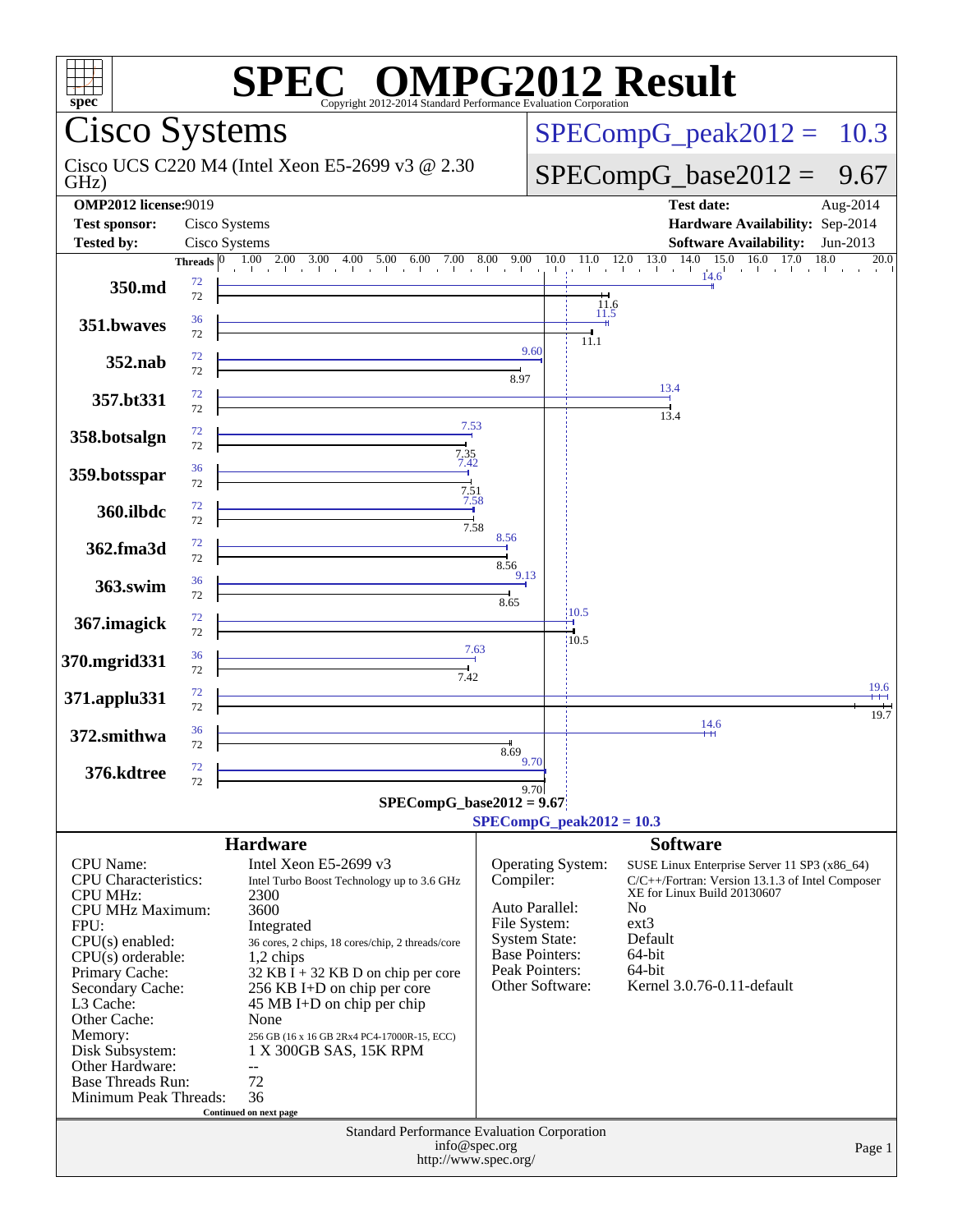

Cisco Systems

GHz) Cisco UCS C220 M4 (Intel Xeon E5-2699 v3 @ 2.30

 $SPECompG_peak2012 = 10.3$  $SPECompG_peak2012 = 10.3$ 

### $SPECompG_base2012 = 9.67$  $SPECompG_base2012 = 9.67$

**[OMP2012 license:](http://www.spec.org/auto/omp2012/Docs/result-fields.html#OMP2012license)**9019 **[Test date:](http://www.spec.org/auto/omp2012/Docs/result-fields.html#Testdate)** Aug-2014

**[Tested by:](http://www.spec.org/auto/omp2012/Docs/result-fields.html#Testedby)** Cisco Systems **[Software Availability:](http://www.spec.org/auto/omp2012/Docs/result-fields.html#SoftwareAvailability)** Jun-2013

[Maximum Peak Threads:](http://www.spec.org/auto/omp2012/Docs/result-fields.html#MaximumPeakThreads) 72

**[Test sponsor:](http://www.spec.org/auto/omp2012/Docs/result-fields.html#Testsponsor)** Cisco Systems **[Hardware Availability:](http://www.spec.org/auto/omp2012/Docs/result-fields.html#HardwareAvailability)** Sep-2014

|                  |                                                                                                                                                                                                                                                                                                                                                                                                                                                                                                                                                                                                                        |                                                      |       |                          |       | <b>Results Table</b>                                                                                                                                                           |               |    |                        |              |                |              |                |              |
|------------------|------------------------------------------------------------------------------------------------------------------------------------------------------------------------------------------------------------------------------------------------------------------------------------------------------------------------------------------------------------------------------------------------------------------------------------------------------------------------------------------------------------------------------------------------------------------------------------------------------------------------|------------------------------------------------------|-------|--------------------------|-------|--------------------------------------------------------------------------------------------------------------------------------------------------------------------------------|---------------|----|------------------------|--------------|----------------|--------------|----------------|--------------|
|                  |                                                                                                                                                                                                                                                                                                                                                                                                                                                                                                                                                                                                                        |                                                      |       | <b>Base</b>              |       |                                                                                                                                                                                |               |    |                        |              | <b>Peak</b>    |              |                |              |
| <b>Benchmark</b> | <b>Threads</b> Seconds                                                                                                                                                                                                                                                                                                                                                                                                                                                                                                                                                                                                 |                                                      | Ratio | Seconds                  | Ratio | <b>Seconds</b>                                                                                                                                                                 | Ratio         |    | <b>Threads Seconds</b> | <b>Ratio</b> | <b>Seconds</b> | <b>Ratio</b> | <b>Seconds</b> | <b>Ratio</b> |
| 350.md           | 72                                                                                                                                                                                                                                                                                                                                                                                                                                                                                                                                                                                                                     | 400                                                  | 11.6  | 400                      | 11.6  | 407                                                                                                                                                                            | 11.4          | 72 | 316                    | <b>14.6</b>  | 316            | 14.6         | 316            | 14.7         |
| 351.bwaves       | 72                                                                                                                                                                                                                                                                                                                                                                                                                                                                                                                                                                                                                     | 408                                                  | 11.1  | 409                      | 11.1  | 409                                                                                                                                                                            | 11.1          | 36 | 394                    | 11.5         | 392            | 11.6         | 394            | 11.5         |
| 352.nab          | 72                                                                                                                                                                                                                                                                                                                                                                                                                                                                                                                                                                                                                     | 434                                                  | 8.97  | 434                      | 8.97  | 434                                                                                                                                                                            | 8.97          | 72 | 405                    | 9.60         | 407            | 9.57         | 405            | 9.60         |
| 357.bt331        | 72                                                                                                                                                                                                                                                                                                                                                                                                                                                                                                                                                                                                                     | 353                                                  | 13.4  | 353                      | 13.4  | 354                                                                                                                                                                            | 13.4          | 72 | 354                    | 13.4         | 354            | 13.4         | 354            | <b>13.4</b>  |
| 358.botsalgn     | 72                                                                                                                                                                                                                                                                                                                                                                                                                                                                                                                                                                                                                     | 592                                                  | 7.35  | 592                      | 7.35  | 592                                                                                                                                                                            | 7.35          | 72 | 578                    | 7.53         | 578            | 7.53         | 578            | 7.53         |
| 359.botsspar     | 72                                                                                                                                                                                                                                                                                                                                                                                                                                                                                                                                                                                                                     | 699                                                  | 7.52  | 699                      | 7.51  | 699                                                                                                                                                                            | 7.51          | 36 | 708                    | 7.42         | 707            | 7.42         | 707            | 7.42         |
| 360.ilbdc        | 72                                                                                                                                                                                                                                                                                                                                                                                                                                                                                                                                                                                                                     | 469                                                  | 7.58  | 469                      | 7.58  | 470                                                                                                                                                                            | 7.57          | 72 | 469                    | 7.59         | 471            | 7.55         | 470            | 7.58         |
| 362.fma3d        | 72                                                                                                                                                                                                                                                                                                                                                                                                                                                                                                                                                                                                                     | 444                                                  | 8.57  | 444                      | 8.55  | 444                                                                                                                                                                            | 8.56          | 72 | 444                    | 8.56         | 444            | 8.55         | 443            | 8.59         |
| 363.swim         | 72                                                                                                                                                                                                                                                                                                                                                                                                                                                                                                                                                                                                                     | 524                                                  | 8.65  | 523                      | 8.65  | 525                                                                                                                                                                            | 8.63          | 36 | 496                    | 9.14         | 496            | 9.13         | 497            | 9.12         |
| 367.imagick      | 72                                                                                                                                                                                                                                                                                                                                                                                                                                                                                                                                                                                                                     | 665                                                  | 10.6  | 667                      | 10.5  | 669                                                                                                                                                                            | 10.5          | 72 | 667                    | 10.5         | 669            | 10.5         | 667            | 10.5         |
| 370.mgrid331     | 72                                                                                                                                                                                                                                                                                                                                                                                                                                                                                                                                                                                                                     | 596                                                  | 7.42  | 596                      | 7.42  | 596                                                                                                                                                                            | 7.42          | 36 | 579                    | 7.64         | 579            | 7.63         | 579            | 7.63         |
| 371.applu331     | 72                                                                                                                                                                                                                                                                                                                                                                                                                                                                                                                                                                                                                     | 307                                                  | 19.7  | 321                      | 18.9  | 304                                                                                                                                                                            | 20.0          | 72 | 313                    | 19.4         | 306            | 19.8         | 309            | <u>19.6</u>  |
| 372.smithwa      | 72                                                                                                                                                                                                                                                                                                                                                                                                                                                                                                                                                                                                                     | 620                                                  | 8.65  | 617                      | 8.69  | 616                                                                                                                                                                            | 8.70          | 36 | 367                    | <b>14.6</b>  | 372            | 14.4         | 364            | 14.7         |
| 376.kdtree       | 72                                                                                                                                                                                                                                                                                                                                                                                                                                                                                                                                                                                                                     | 464                                                  | 9.70  | 464                      | 9.70  | 465                                                                                                                                                                            | 9.67          | 72 | 466                    | 9.66         | 464            | 9.71         | 464            | 9.70         |
|                  |                                                                                                                                                                                                                                                                                                                                                                                                                                                                                                                                                                                                                        |                                                      |       |                          |       | Results appear in the order in which they were run. Bold underlined text indicates a median measurement.                                                                       |               |    |                        |              |                |              |                |              |
|                  | Sysinfo program /opt/omp2012/Docs/sysinfo<br>\$Rev: 395 \$ \$Date:: 2012-07-25 #\$ 8f8c0fe9e19c658963a1e67685e50647<br>running on specompsles Mon Aug 25 09:20:41 2014<br>This section contains SUT (System Under Test) info as seen by<br>some common utilities.<br>http://www.spec.org/omp2012/Docs/config.html#sysinfo<br>From /proc/cpuinfo<br>model name : Intel(R) Xeon(R) CPU E5-2699 v3 @ 2.30GHz<br>cores, siblings (Caution: counting these is hw and system dependent.<br>following excerpts from /proc/cpuinfo might not be reliable. Use with<br>caution.)<br>cache size : 46080 KB<br>From /proc/meminfo | 72 "processors"<br>$cpu$ cores : 18<br>siblings : 36 |       | 2 "physical id"s (chips) |       | To remove or add to this section, see:<br>physical 0: cores 0 1 2 3 4 8 9 10 11 16 17 18 19 20 24 25 26 27<br>physical 1: cores 0 1 2 3 4 8 9 10 11 16 17 18 19 20 24 25 26 27 |               |    |                        |              |                |              | The            |              |
|                  | MemTotal:                                                                                                                                                                                                                                                                                                                                                                                                                                                                                                                                                                                                              |                                                      |       | 264567956 kB             |       | Continued on next page                                                                                                                                                         |               |    |                        |              |                |              |                |              |
|                  |                                                                                                                                                                                                                                                                                                                                                                                                                                                                                                                                                                                                                        |                                                      |       |                          |       | <b>Standard Performance Evaluation Corporation</b><br>http://www.spec.org/                                                                                                     | info@spec.org |    |                        |              |                |              |                | Page 2       |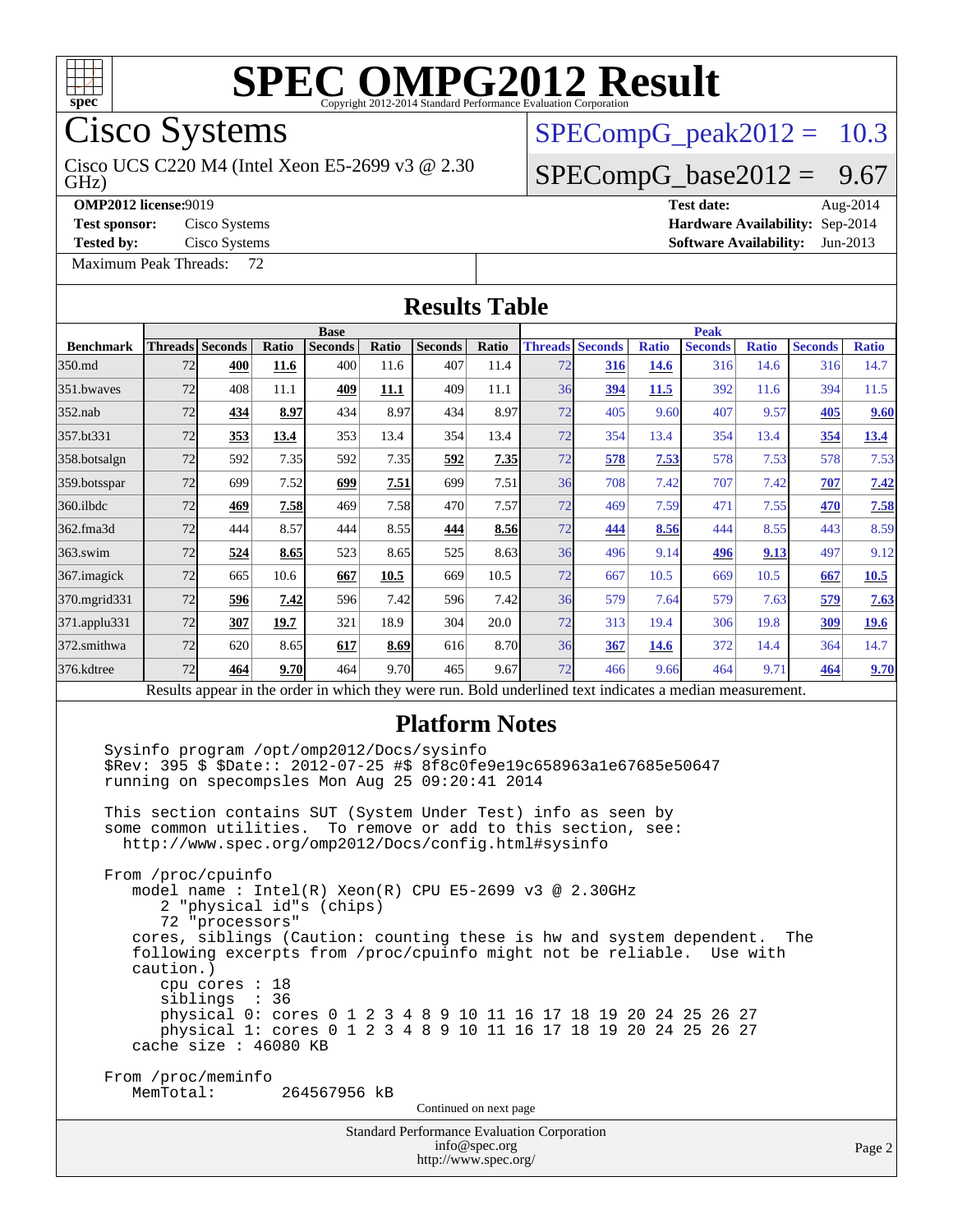

Cisco Systems

GHz) Cisco UCS C220 M4 (Intel Xeon E5-2699 v3 @ 2.30  $SPECompG<sub>peak2012</sub> = 10.3$ 

 $SPECompG_base2012 = 9.67$  $SPECompG_base2012 = 9.67$ 

**[OMP2012 license:](http://www.spec.org/auto/omp2012/Docs/result-fields.html#OMP2012license)**9019 **[Test date:](http://www.spec.org/auto/omp2012/Docs/result-fields.html#Testdate)** Aug-2014 **[Test sponsor:](http://www.spec.org/auto/omp2012/Docs/result-fields.html#Testsponsor)** Cisco Systems **[Hardware Availability:](http://www.spec.org/auto/omp2012/Docs/result-fields.html#HardwareAvailability)** Sep-2014 **[Tested by:](http://www.spec.org/auto/omp2012/Docs/result-fields.html#Testedby)** Cisco Systems **[Software Availability:](http://www.spec.org/auto/omp2012/Docs/result-fields.html#SoftwareAvailability)** Jun-2013

Page 3

#### **[Platform Notes \(Continued\)](http://www.spec.org/auto/omp2012/Docs/result-fields.html#PlatformNotes)**

HugePages\_Total: 0<br>Hugepagesize: 2048 kB Hugepagesize: /usr/bin/lsb\_release -d SUSE Linux Enterprise Server 11 (x86\_64) From /etc/\*release\* /etc/\*version\* SuSE-release: SUSE Linux Enterprise Server 11 (x86\_64) VERSION = 11 PATCHLEVEL = 3 uname -a: Linux specompsles 3.0.76-0.11-default #1 SMP Fri Jun 14 08:21:43 UTC 2013 (ccab990) x86\_64 x86\_64 x86\_64 GNU/Linux run-level 3 Aug 25 09:05 last=S SPEC is set to: /opt/omp2012<br>Filesystem Type Size Filesystem Type Size Used Avail Use% Mounted on /dev/sda1 ext3 275G 154G 107G 60% / Additional information from dmidecode: BIOS Cisco Systems, Inc. C220M4.2.0.2.67.072320142036 07/23/2014 Memory: 16x 0xCE00 M393A2G40DB0-CPB 16 GB 2133 MHz 8x NO DIMM NO DIMM (End of data from sysinfo program)

#### **[General Notes](http://www.spec.org/auto/omp2012/Docs/result-fields.html#GeneralNotes)**

Standard Performance Evaluation Corporation [info@spec.org](mailto:info@spec.org) <http://www.spec.org/> ======================================================================== Transparent Huge Pages enabled with: echo always > /sys/kernel/mm/transparent\_hugepage/enabled BIOS settings notes: Intel Turbo Boost Technology (Turbo) : Enabled CPU performance set to HPC Processor Power State C6 set to Disabled Power Technology set to Custom Memory RAS configuration set to Maximum Performance Energy Performance BIAS setting set to Balanced Performance Cluster on Die set to Disabled ======================================================================== General OMP Library Settings ENV\_KMP\_LIBRARY=turnaround ENV\_KMP\_STACKSIZE=186M ENV\_KMP\_BLOCKTIME=infinite ENV\_OMP\_DYNAMIC=FALSE ENV\_OMP\_NESTED=FALSE ENV\_OMP\_WAIT\_POLICY=ACTIVE Continued on next page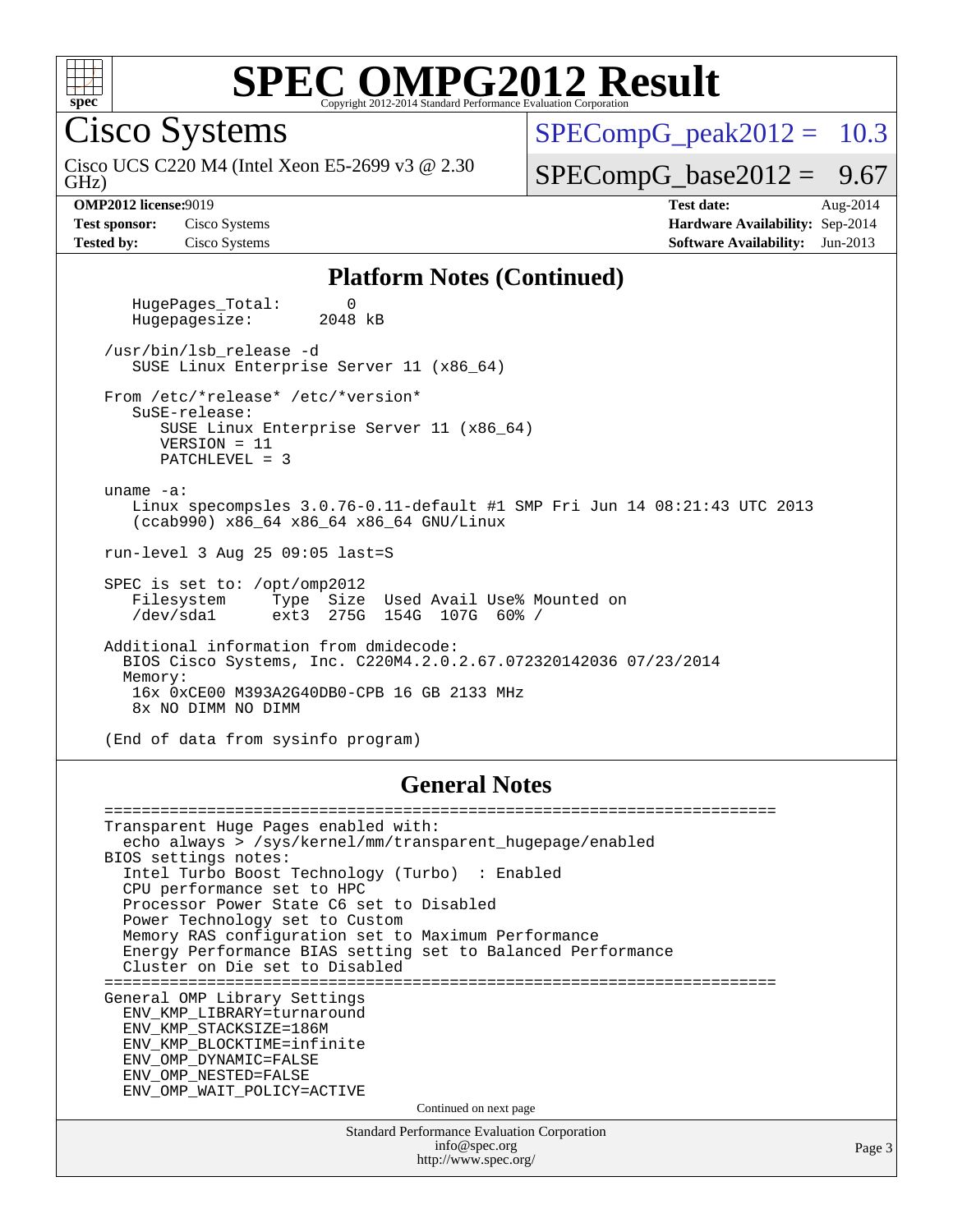

Cisco Systems

GHz) Cisco UCS C220 M4 (Intel Xeon E5-2699 v3 @ 2.30  $SPECompG_peak2012 = 10.3$  $SPECompG_peak2012 = 10.3$ 

#### $SPECompG_base2012 = 9.67$  $SPECompG_base2012 = 9.67$

**[OMP2012 license:](http://www.spec.org/auto/omp2012/Docs/result-fields.html#OMP2012license)**9019 **[Test date:](http://www.spec.org/auto/omp2012/Docs/result-fields.html#Testdate)** Aug-2014 **[Test sponsor:](http://www.spec.org/auto/omp2012/Docs/result-fields.html#Testsponsor)** Cisco Systems **[Hardware Availability:](http://www.spec.org/auto/omp2012/Docs/result-fields.html#HardwareAvailability)** Sep-2014 **[Tested by:](http://www.spec.org/auto/omp2012/Docs/result-fields.html#Testedby)** Cisco Systems **[Software Availability:](http://www.spec.org/auto/omp2012/Docs/result-fields.html#SoftwareAvailability)** Jun-2013

#### **[General Notes \(Continued\)](http://www.spec.org/auto/omp2012/Docs/result-fields.html#GeneralNotes)**

| General base OMP Library Settings<br>ENV KMP AFFINITY=compact, 0                 |
|----------------------------------------------------------------------------------|
| General peak OMP Library Settings<br>ENV KMP AFFINITY=compact, 0                 |
| Per benchmark peak OMP Library Settings                                          |
| 351.bwaves:peak:<br>ENV KMP AFFINITY=compact, 1<br>ENV OMP SCHEDULE=static, 1    |
| $362.f$ ma $3d:$ peak:<br>ENV_KMP_AFFINITY=compact, 1<br>ENV_OMP_SCHEDULE=guided |
| ENV OMP SCHEDULE=static, 1                                                       |
| 363.swim:peak:<br>ENV KMP AFFINITY=compact, 1                                    |
| ---------------<br>$372.\text{smithwa:peak}:$                                    |

### **[Base Compiler Invocation](http://www.spec.org/auto/omp2012/Docs/result-fields.html#BaseCompilerInvocation)**

[C benchmarks](http://www.spec.org/auto/omp2012/Docs/result-fields.html#Cbenchmarks): [icc](http://www.spec.org/omp2012/results/res2014q3/omp2012-20140902-00059.flags.html#user_CCbase_intel_icc_a87c68a857bc5ec5362391a49d3a37a6)

[C++ benchmarks:](http://www.spec.org/auto/omp2012/Docs/result-fields.html#CXXbenchmarks) [icpc](http://www.spec.org/omp2012/results/res2014q3/omp2012-20140902-00059.flags.html#user_CXXbase_intel_icpc_2d899f8d163502b12eb4a60069f80c1c)

[Fortran benchmarks](http://www.spec.org/auto/omp2012/Docs/result-fields.html#Fortranbenchmarks): [ifort](http://www.spec.org/omp2012/results/res2014q3/omp2012-20140902-00059.flags.html#user_FCbase_intel_ifort_8a5e5e06b19a251bdeaf8fdab5d62f20)

#### **[Base Portability Flags](http://www.spec.org/auto/omp2012/Docs/result-fields.html#BasePortabilityFlags)**

350.md: [-FR](http://www.spec.org/omp2012/results/res2014q3/omp2012-20140902-00059.flags.html#user_baseFPORTABILITY350_md_f-FR)

Continued on next page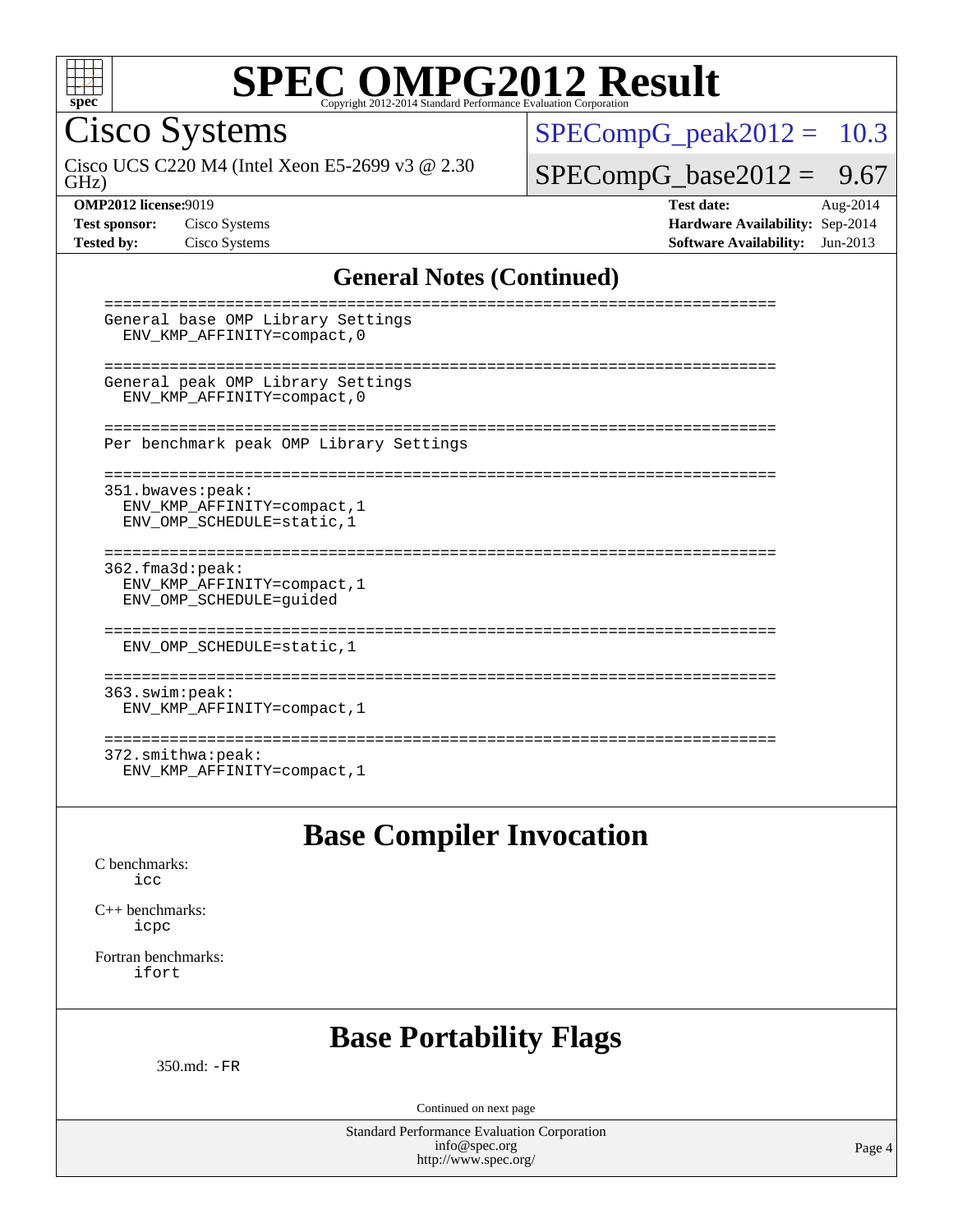

Cisco Systems

GHz) Cisco UCS C220 M4 (Intel Xeon E5-2699 v3 @ 2.30  $SPECompG_peak2012 = 10.3$  $SPECompG_peak2012 = 10.3$ 

 $SPECompG_base2012 = 9.67$  $SPECompG_base2012 = 9.67$ 

**[OMP2012 license:](http://www.spec.org/auto/omp2012/Docs/result-fields.html#OMP2012license)**9019 **[Test date:](http://www.spec.org/auto/omp2012/Docs/result-fields.html#Testdate)** Aug-2014 **[Test sponsor:](http://www.spec.org/auto/omp2012/Docs/result-fields.html#Testsponsor)** Cisco Systems **[Hardware Availability:](http://www.spec.org/auto/omp2012/Docs/result-fields.html#HardwareAvailability)** Sep-2014 **[Tested by:](http://www.spec.org/auto/omp2012/Docs/result-fields.html#Testedby)** Cisco Systems **[Software Availability:](http://www.spec.org/auto/omp2012/Docs/result-fields.html#SoftwareAvailability)** Jun-2013

## **[Base Portability Flags \(Continued\)](http://www.spec.org/auto/omp2012/Docs/result-fields.html#BasePortabilityFlags)**

 357.bt331: [-mcmodel=medium](http://www.spec.org/omp2012/results/res2014q3/omp2012-20140902-00059.flags.html#user_basePORTABILITY357_bt331_f-mcmodel_3a41622424bdd074c4f0f2d2f224c7e5) 363.swim: [-mcmodel=medium](http://www.spec.org/omp2012/results/res2014q3/omp2012-20140902-00059.flags.html#user_basePORTABILITY363_swim_f-mcmodel_3a41622424bdd074c4f0f2d2f224c7e5) 367.imagick: [-std=c99](http://www.spec.org/omp2012/results/res2014q3/omp2012-20140902-00059.flags.html#user_baseCPORTABILITY367_imagick_f-std_2ec6533b6e06f1c4a6c9b78d9e9cde24)

**[Base Optimization Flags](http://www.spec.org/auto/omp2012/Docs/result-fields.html#BaseOptimizationFlags)**

[C benchmarks](http://www.spec.org/auto/omp2012/Docs/result-fields.html#Cbenchmarks): [-O3](http://www.spec.org/omp2012/results/res2014q3/omp2012-20140902-00059.flags.html#user_CCbase_f-O3) [-openmp](http://www.spec.org/omp2012/results/res2014q3/omp2012-20140902-00059.flags.html#user_CCbase_f-openmp) [-ipo](http://www.spec.org/omp2012/results/res2014q3/omp2012-20140902-00059.flags.html#user_CCbase_f-ipo_84062ab53814f613187d02344b8f49a7) [-xAVX](http://www.spec.org/omp2012/results/res2014q3/omp2012-20140902-00059.flags.html#user_CCbase_f-xAVX) [-ansi-alias](http://www.spec.org/omp2012/results/res2014q3/omp2012-20140902-00059.flags.html#user_CCbase_f-ansi-alias)

[C++ benchmarks:](http://www.spec.org/auto/omp2012/Docs/result-fields.html#CXXbenchmarks) [-O3](http://www.spec.org/omp2012/results/res2014q3/omp2012-20140902-00059.flags.html#user_CXXbase_f-O3) [-openmp](http://www.spec.org/omp2012/results/res2014q3/omp2012-20140902-00059.flags.html#user_CXXbase_f-openmp) [-ipo](http://www.spec.org/omp2012/results/res2014q3/omp2012-20140902-00059.flags.html#user_CXXbase_f-ipo_84062ab53814f613187d02344b8f49a7) [-xAVX](http://www.spec.org/omp2012/results/res2014q3/omp2012-20140902-00059.flags.html#user_CXXbase_f-xAVX) [-ansi-alias](http://www.spec.org/omp2012/results/res2014q3/omp2012-20140902-00059.flags.html#user_CXXbase_f-ansi-alias)

[Fortran benchmarks](http://www.spec.org/auto/omp2012/Docs/result-fields.html#Fortranbenchmarks):

[-O3](http://www.spec.org/omp2012/results/res2014q3/omp2012-20140902-00059.flags.html#user_FCbase_f-O3) [-openmp](http://www.spec.org/omp2012/results/res2014q3/omp2012-20140902-00059.flags.html#user_FCbase_f-openmp) [-ipo](http://www.spec.org/omp2012/results/res2014q3/omp2012-20140902-00059.flags.html#user_FCbase_f-ipo_84062ab53814f613187d02344b8f49a7) [-xAVX](http://www.spec.org/omp2012/results/res2014q3/omp2012-20140902-00059.flags.html#user_FCbase_f-xAVX) [-align array64byte](http://www.spec.org/omp2012/results/res2014q3/omp2012-20140902-00059.flags.html#user_FCbase_f-align_c9377f996e966d652baaf753401d4725)

### **[Peak Compiler Invocation](http://www.spec.org/auto/omp2012/Docs/result-fields.html#PeakCompilerInvocation)**

[C benchmarks](http://www.spec.org/auto/omp2012/Docs/result-fields.html#Cbenchmarks): [icc](http://www.spec.org/omp2012/results/res2014q3/omp2012-20140902-00059.flags.html#user_CCpeak_intel_icc_a87c68a857bc5ec5362391a49d3a37a6)

[C++ benchmarks:](http://www.spec.org/auto/omp2012/Docs/result-fields.html#CXXbenchmarks) [icpc](http://www.spec.org/omp2012/results/res2014q3/omp2012-20140902-00059.flags.html#user_CXXpeak_intel_icpc_2d899f8d163502b12eb4a60069f80c1c)

[Fortran benchmarks](http://www.spec.org/auto/omp2012/Docs/result-fields.html#Fortranbenchmarks): [ifort](http://www.spec.org/omp2012/results/res2014q3/omp2012-20140902-00059.flags.html#user_FCpeak_intel_ifort_8a5e5e06b19a251bdeaf8fdab5d62f20)

### **[Peak Portability Flags](http://www.spec.org/auto/omp2012/Docs/result-fields.html#PeakPortabilityFlags)**

 350.md: [-FR](http://www.spec.org/omp2012/results/res2014q3/omp2012-20140902-00059.flags.html#user_peakFPORTABILITY350_md_f-FR) 357.bt331: [-mcmodel=medium](http://www.spec.org/omp2012/results/res2014q3/omp2012-20140902-00059.flags.html#user_peakPORTABILITY357_bt331_f-mcmodel_3a41622424bdd074c4f0f2d2f224c7e5) 363.swim: [-mcmodel=medium](http://www.spec.org/omp2012/results/res2014q3/omp2012-20140902-00059.flags.html#user_peakPORTABILITY363_swim_f-mcmodel_3a41622424bdd074c4f0f2d2f224c7e5) 367.imagick: [-std=c99](http://www.spec.org/omp2012/results/res2014q3/omp2012-20140902-00059.flags.html#user_peakCPORTABILITY367_imagick_f-std_2ec6533b6e06f1c4a6c9b78d9e9cde24)

## **[Peak Optimization Flags](http://www.spec.org/auto/omp2012/Docs/result-fields.html#PeakOptimizationFlags)**

[C benchmarks](http://www.spec.org/auto/omp2012/Docs/result-fields.html#Cbenchmarks):

 352.nab: [-O3](http://www.spec.org/omp2012/results/res2014q3/omp2012-20140902-00059.flags.html#user_peakOPTIMIZE352_nab_f-O3) [-openmp](http://www.spec.org/omp2012/results/res2014q3/omp2012-20140902-00059.flags.html#user_peakOPTIMIZE352_nab_f-openmp) [-ipo](http://www.spec.org/omp2012/results/res2014q3/omp2012-20140902-00059.flags.html#user_peakOPTIMIZE352_nab_f-ipo_84062ab53814f613187d02344b8f49a7) [-xAVX](http://www.spec.org/omp2012/results/res2014q3/omp2012-20140902-00059.flags.html#user_peakOPTIMIZE352_nab_f-xAVX) [-fno-alias](http://www.spec.org/omp2012/results/res2014q3/omp2012-20140902-00059.flags.html#user_peakOPTIMIZE352_nab_f-no-alias_694e77f6c5a51e658e82ccff53a9e63a) [-opt-malloc-options=1](http://www.spec.org/omp2012/results/res2014q3/omp2012-20140902-00059.flags.html#user_peakOPTIMIZE352_nab_f-opt-malloc-options_d882ffc6ff87e51efe45f9a5190004b0) [-opt-calloc](http://www.spec.org/omp2012/results/res2014q3/omp2012-20140902-00059.flags.html#user_peakOPTIMIZE352_nab_f-opt-calloc) [-fp-model fast=2](http://www.spec.org/omp2012/results/res2014q3/omp2012-20140902-00059.flags.html#user_peakOPTIMIZE352_nab_f-fp-model_a7fb8ccb7275e23f0079632c153cfcab) [-no-prec-div](http://www.spec.org/omp2012/results/res2014q3/omp2012-20140902-00059.flags.html#user_peakOPTIMIZE352_nab_f-no-prec-div) [-no-prec-sqrt](http://www.spec.org/omp2012/results/res2014q3/omp2012-20140902-00059.flags.html#user_peakOPTIMIZE352_nab_f-no-prec-sqrt) [-ansi-alias](http://www.spec.org/omp2012/results/res2014q3/omp2012-20140902-00059.flags.html#user_peakCOPTIMIZE352_nab_f-ansi-alias)

Continued on next page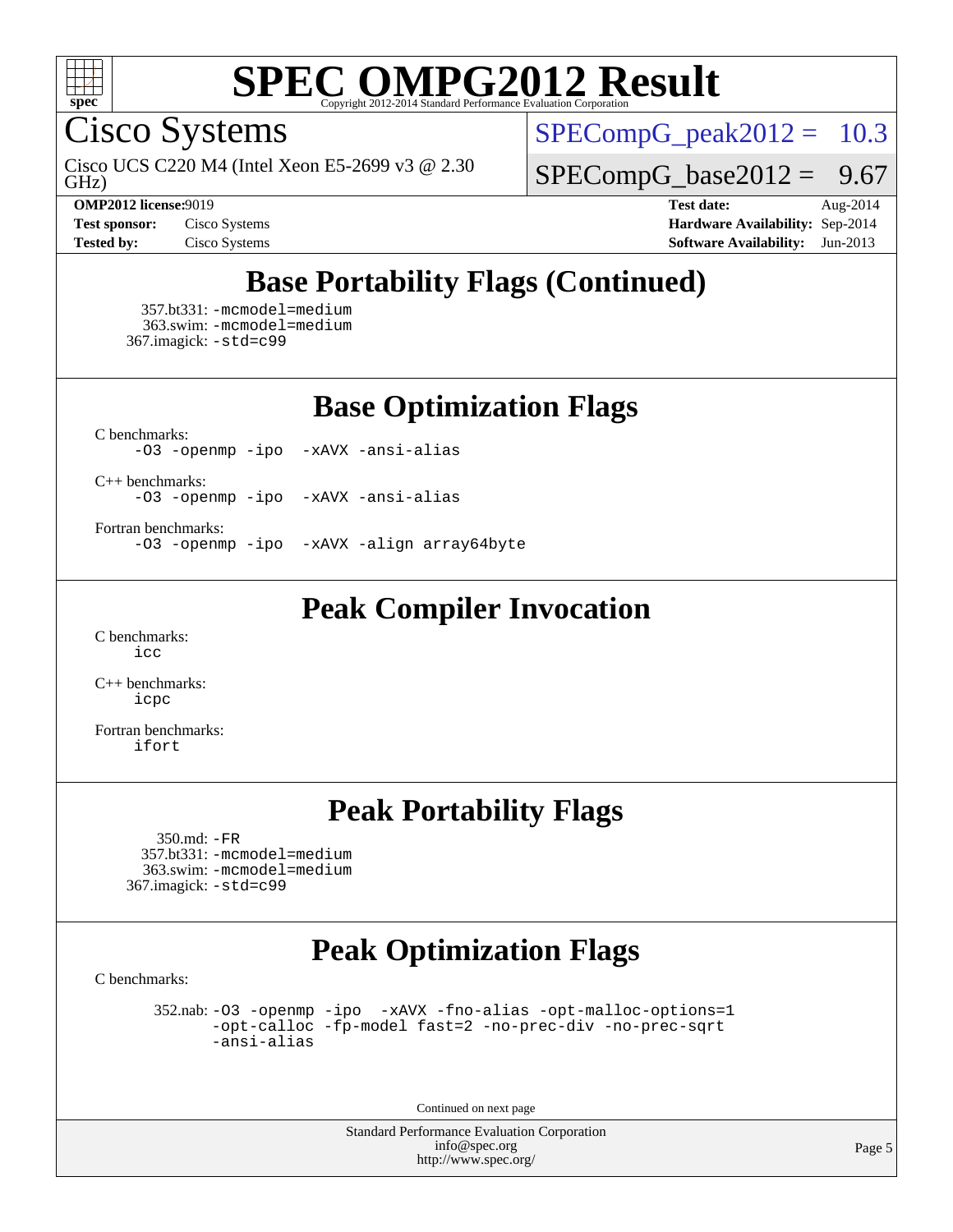

Cisco Systems

GHz) Cisco UCS C220 M4 (Intel Xeon E5-2699 v3 @ 2.30  $SPECompG<sub>peak2012</sub> = 10.3$ 

 $SPECompG_base2012 = 9.67$  $SPECompG_base2012 = 9.67$ 

**[OMP2012 license:](http://www.spec.org/auto/omp2012/Docs/result-fields.html#OMP2012license)**9019 **[Test date:](http://www.spec.org/auto/omp2012/Docs/result-fields.html#Testdate)** Aug-2014 **[Test sponsor:](http://www.spec.org/auto/omp2012/Docs/result-fields.html#Testsponsor)** Cisco Systems **[Hardware Availability:](http://www.spec.org/auto/omp2012/Docs/result-fields.html#HardwareAvailability)** Sep-2014 **[Tested by:](http://www.spec.org/auto/omp2012/Docs/result-fields.html#Testedby)** Cisco Systems **[Software Availability:](http://www.spec.org/auto/omp2012/Docs/result-fields.html#SoftwareAvailability)** Jun-2013

## **[Peak Optimization Flags \(Continued\)](http://www.spec.org/auto/omp2012/Docs/result-fields.html#PeakOptimizationFlags)**

 358.botsalgn: [-O3](http://www.spec.org/omp2012/results/res2014q3/omp2012-20140902-00059.flags.html#user_peakOPTIMIZE358_botsalgn_f-O3) [-openmp](http://www.spec.org/omp2012/results/res2014q3/omp2012-20140902-00059.flags.html#user_peakOPTIMIZE358_botsalgn_f-openmp) [-ipo](http://www.spec.org/omp2012/results/res2014q3/omp2012-20140902-00059.flags.html#user_peakOPTIMIZE358_botsalgn_f-ipo_84062ab53814f613187d02344b8f49a7) [-xSSE4.2](http://www.spec.org/omp2012/results/res2014q3/omp2012-20140902-00059.flags.html#user_peakOPTIMIZE358_botsalgn_f-xSSE42_f91528193cf0b216347adb8b939d4107) [-fno-alias](http://www.spec.org/omp2012/results/res2014q3/omp2012-20140902-00059.flags.html#user_peakOPTIMIZE358_botsalgn_f-no-alias_694e77f6c5a51e658e82ccff53a9e63a) [-ansi-alias](http://www.spec.org/omp2012/results/res2014q3/omp2012-20140902-00059.flags.html#user_peakCOPTIMIZE358_botsalgn_f-ansi-alias) 359.botsspar: [-O3](http://www.spec.org/omp2012/results/res2014q3/omp2012-20140902-00059.flags.html#user_peakOPTIMIZE359_botsspar_f-O3) [-openmp](http://www.spec.org/omp2012/results/res2014q3/omp2012-20140902-00059.flags.html#user_peakOPTIMIZE359_botsspar_f-openmp) [-ipo](http://www.spec.org/omp2012/results/res2014q3/omp2012-20140902-00059.flags.html#user_peakOPTIMIZE359_botsspar_f-ipo_84062ab53814f613187d02344b8f49a7) [-xAVX](http://www.spec.org/omp2012/results/res2014q3/omp2012-20140902-00059.flags.html#user_peakOPTIMIZE359_botsspar_f-xAVX) [-fno-alias](http://www.spec.org/omp2012/results/res2014q3/omp2012-20140902-00059.flags.html#user_peakOPTIMIZE359_botsspar_f-no-alias_694e77f6c5a51e658e82ccff53a9e63a) [-ansi-alias](http://www.spec.org/omp2012/results/res2014q3/omp2012-20140902-00059.flags.html#user_peakCOPTIMIZE359_botsspar_f-ansi-alias) 367.imagick: [-O2](http://www.spec.org/omp2012/results/res2014q3/omp2012-20140902-00059.flags.html#user_peakOPTIMIZE367_imagick_f-O2) [-openmp](http://www.spec.org/omp2012/results/res2014q3/omp2012-20140902-00059.flags.html#user_peakOPTIMIZE367_imagick_f-openmp) [-ipo](http://www.spec.org/omp2012/results/res2014q3/omp2012-20140902-00059.flags.html#user_peakOPTIMIZE367_imagick_f-ipo_84062ab53814f613187d02344b8f49a7) [-xAVX](http://www.spec.org/omp2012/results/res2014q3/omp2012-20140902-00059.flags.html#user_peakOPTIMIZE367_imagick_f-xAVX) [-ansi-alias](http://www.spec.org/omp2012/results/res2014q3/omp2012-20140902-00059.flags.html#user_peakCOPTIMIZE367_imagick_f-ansi-alias) 372.smithwa: [-O2](http://www.spec.org/omp2012/results/res2014q3/omp2012-20140902-00059.flags.html#user_peakOPTIMIZE372_smithwa_f-O2) [-openmp](http://www.spec.org/omp2012/results/res2014q3/omp2012-20140902-00059.flags.html#user_peakOPTIMIZE372_smithwa_f-openmp) [-ipo](http://www.spec.org/omp2012/results/res2014q3/omp2012-20140902-00059.flags.html#user_peakOPTIMIZE372_smithwa_f-ipo_84062ab53814f613187d02344b8f49a7) [-xSSE4.2](http://www.spec.org/omp2012/results/res2014q3/omp2012-20140902-00059.flags.html#user_peakOPTIMIZE372_smithwa_f-xSSE42_f91528193cf0b216347adb8b939d4107) [-fno-alias](http://www.spec.org/omp2012/results/res2014q3/omp2012-20140902-00059.flags.html#user_peakOPTIMIZE372_smithwa_f-no-alias_694e77f6c5a51e658e82ccff53a9e63a) [-opt-streaming-stores always](http://www.spec.org/omp2012/results/res2014q3/omp2012-20140902-00059.flags.html#user_peakOPTIMIZE372_smithwa_f-opt-streaming-stores-always_66f55dbc532842151ebc4c82f4f5b019) [-opt-malloc-options=1](http://www.spec.org/omp2012/results/res2014q3/omp2012-20140902-00059.flags.html#user_peakOPTIMIZE372_smithwa_f-opt-malloc-options_d882ffc6ff87e51efe45f9a5190004b0) [-ansi-alias](http://www.spec.org/omp2012/results/res2014q3/omp2012-20140902-00059.flags.html#user_peakCOPTIMIZE372_smithwa_f-ansi-alias) [C++ benchmarks:](http://www.spec.org/auto/omp2012/Docs/result-fields.html#CXXbenchmarks) [-O3](http://www.spec.org/omp2012/results/res2014q3/omp2012-20140902-00059.flags.html#user_CXXpeak_f-O3) [-openmp](http://www.spec.org/omp2012/results/res2014q3/omp2012-20140902-00059.flags.html#user_CXXpeak_f-openmp) [-ipo](http://www.spec.org/omp2012/results/res2014q3/omp2012-20140902-00059.flags.html#user_CXXpeak_f-ipo_84062ab53814f613187d02344b8f49a7) [-xAVX](http://www.spec.org/omp2012/results/res2014q3/omp2012-20140902-00059.flags.html#user_CXXpeak_f-xAVX) [-fno-alias](http://www.spec.org/omp2012/results/res2014q3/omp2012-20140902-00059.flags.html#user_CXXpeak_f-no-alias_694e77f6c5a51e658e82ccff53a9e63a) [-ansi-alias](http://www.spec.org/omp2012/results/res2014q3/omp2012-20140902-00059.flags.html#user_CXXpeak_f-ansi-alias) [Fortran benchmarks](http://www.spec.org/auto/omp2012/Docs/result-fields.html#Fortranbenchmarks): 350.md: [-O2](http://www.spec.org/omp2012/results/res2014q3/omp2012-20140902-00059.flags.html#user_peakOPTIMIZE350_md_f-O2) [-openmp](http://www.spec.org/omp2012/results/res2014q3/omp2012-20140902-00059.flags.html#user_peakOPTIMIZE350_md_f-openmp) [-ipo](http://www.spec.org/omp2012/results/res2014q3/omp2012-20140902-00059.flags.html#user_peakOPTIMIZE350_md_f-ipo_84062ab53814f613187d02344b8f49a7) [-xAVX](http://www.spec.org/omp2012/results/res2014q3/omp2012-20140902-00059.flags.html#user_peakOPTIMIZE350_md_f-xAVX) [-fno-alias](http://www.spec.org/omp2012/results/res2014q3/omp2012-20140902-00059.flags.html#user_peakOPTIMIZE350_md_f-no-alias_694e77f6c5a51e658e82ccff53a9e63a) [-opt-malloc-options=1](http://www.spec.org/omp2012/results/res2014q3/omp2012-20140902-00059.flags.html#user_peakOPTIMIZE350_md_f-opt-malloc-options_d882ffc6ff87e51efe45f9a5190004b0) [-fp-model fast=2](http://www.spec.org/omp2012/results/res2014q3/omp2012-20140902-00059.flags.html#user_peakFOPTIMIZE350_md_f-fp-model_a7fb8ccb7275e23f0079632c153cfcab) [-no-prec-div](http://www.spec.org/omp2012/results/res2014q3/omp2012-20140902-00059.flags.html#user_peakFOPTIMIZE350_md_f-no-prec-div) [-no-prec-sqrt](http://www.spec.org/omp2012/results/res2014q3/omp2012-20140902-00059.flags.html#user_peakFOPTIMIZE350_md_f-no-prec-sqrt) [-align array64byte](http://www.spec.org/omp2012/results/res2014q3/omp2012-20140902-00059.flags.html#user_peakFOPTIMIZE350_md_f-align_c9377f996e966d652baaf753401d4725) 351.bwaves: [-O3](http://www.spec.org/omp2012/results/res2014q3/omp2012-20140902-00059.flags.html#user_peakOPTIMIZE351_bwaves_f-O3) [-openmp](http://www.spec.org/omp2012/results/res2014q3/omp2012-20140902-00059.flags.html#user_peakOPTIMIZE351_bwaves_f-openmp) [-ipo](http://www.spec.org/omp2012/results/res2014q3/omp2012-20140902-00059.flags.html#user_peakOPTIMIZE351_bwaves_f-ipo_84062ab53814f613187d02344b8f49a7) [-xAVX](http://www.spec.org/omp2012/results/res2014q3/omp2012-20140902-00059.flags.html#user_peakOPTIMIZE351_bwaves_f-xAVX) [-fno-alias](http://www.spec.org/omp2012/results/res2014q3/omp2012-20140902-00059.flags.html#user_peakOPTIMIZE351_bwaves_f-no-alias_694e77f6c5a51e658e82ccff53a9e63a) [-fp-model fast=2](http://www.spec.org/omp2012/results/res2014q3/omp2012-20140902-00059.flags.html#user_peakFOPTIMIZE351_bwaves_f-fp-model_a7fb8ccb7275e23f0079632c153cfcab) [-no-prec-div](http://www.spec.org/omp2012/results/res2014q3/omp2012-20140902-00059.flags.html#user_peakFOPTIMIZE351_bwaves_f-no-prec-div) [-no-prec-sqrt](http://www.spec.org/omp2012/results/res2014q3/omp2012-20140902-00059.flags.html#user_peakFOPTIMIZE351_bwaves_f-no-prec-sqrt) [-align array64byte](http://www.spec.org/omp2012/results/res2014q3/omp2012-20140902-00059.flags.html#user_peakFOPTIMIZE351_bwaves_f-align_c9377f996e966d652baaf753401d4725) 357.bt331: Same as 351.bwaves 360.ilbdc: [-O3](http://www.spec.org/omp2012/results/res2014q3/omp2012-20140902-00059.flags.html#user_peakOPTIMIZE360_ilbdc_f-O3) [-openmp](http://www.spec.org/omp2012/results/res2014q3/omp2012-20140902-00059.flags.html#user_peakOPTIMIZE360_ilbdc_f-openmp) [-ipo](http://www.spec.org/omp2012/results/res2014q3/omp2012-20140902-00059.flags.html#user_peakOPTIMIZE360_ilbdc_f-ipo_84062ab53814f613187d02344b8f49a7) [-xAVX](http://www.spec.org/omp2012/results/res2014q3/omp2012-20140902-00059.flags.html#user_peakOPTIMIZE360_ilbdc_f-xAVX) [-opt-malloc-options=1](http://www.spec.org/omp2012/results/res2014q3/omp2012-20140902-00059.flags.html#user_peakOPTIMIZE360_ilbdc_f-opt-malloc-options_d882ffc6ff87e51efe45f9a5190004b0) [-align array64byte](http://www.spec.org/omp2012/results/res2014q3/omp2012-20140902-00059.flags.html#user_peakFOPTIMIZE360_ilbdc_f-align_c9377f996e966d652baaf753401d4725) 362.fma3d: [-O3](http://www.spec.org/omp2012/results/res2014q3/omp2012-20140902-00059.flags.html#user_peakOPTIMIZE362_fma3d_f-O3) [-openmp](http://www.spec.org/omp2012/results/res2014q3/omp2012-20140902-00059.flags.html#user_peakOPTIMIZE362_fma3d_f-openmp) [-ipo](http://www.spec.org/omp2012/results/res2014q3/omp2012-20140902-00059.flags.html#user_peakOPTIMIZE362_fma3d_f-ipo_84062ab53814f613187d02344b8f49a7) [-xAVX](http://www.spec.org/omp2012/results/res2014q3/omp2012-20140902-00059.flags.html#user_peakOPTIMIZE362_fma3d_f-xAVX) [-fno-alias](http://www.spec.org/omp2012/results/res2014q3/omp2012-20140902-00059.flags.html#user_peakOPTIMIZE362_fma3d_f-no-alias_694e77f6c5a51e658e82ccff53a9e63a) [-align array64byte](http://www.spec.org/omp2012/results/res2014q3/omp2012-20140902-00059.flags.html#user_peakFOPTIMIZE362_fma3d_f-align_c9377f996e966d652baaf753401d4725) 363.swim: [-O3](http://www.spec.org/omp2012/results/res2014q3/omp2012-20140902-00059.flags.html#user_peakOPTIMIZE363_swim_f-O3) [-openmp](http://www.spec.org/omp2012/results/res2014q3/omp2012-20140902-00059.flags.html#user_peakOPTIMIZE363_swim_f-openmp) [-ipo](http://www.spec.org/omp2012/results/res2014q3/omp2012-20140902-00059.flags.html#user_peakOPTIMIZE363_swim_f-ipo_84062ab53814f613187d02344b8f49a7) [-xSSE4.2](http://www.spec.org/omp2012/results/res2014q3/omp2012-20140902-00059.flags.html#user_peakOPTIMIZE363_swim_f-xSSE42_f91528193cf0b216347adb8b939d4107) [-fno-alias](http://www.spec.org/omp2012/results/res2014q3/omp2012-20140902-00059.flags.html#user_peakOPTIMIZE363_swim_f-no-alias_694e77f6c5a51e658e82ccff53a9e63a) [-opt-streaming-stores always](http://www.spec.org/omp2012/results/res2014q3/omp2012-20140902-00059.flags.html#user_peakOPTIMIZE363_swim_f-opt-streaming-stores-always_66f55dbc532842151ebc4c82f4f5b019) [-opt-malloc-options=3](http://www.spec.org/omp2012/results/res2014q3/omp2012-20140902-00059.flags.html#user_peakOPTIMIZE363_swim_f-opt-malloc-options_13ab9b803cf986b4ee62f0a5998c2238) [-align array64byte](http://www.spec.org/omp2012/results/res2014q3/omp2012-20140902-00059.flags.html#user_peakFOPTIMIZE363_swim_f-align_c9377f996e966d652baaf753401d4725) 370.mgrid331: [-O2](http://www.spec.org/omp2012/results/res2014q3/omp2012-20140902-00059.flags.html#user_peakOPTIMIZE370_mgrid331_f-O2) [-openmp](http://www.spec.org/omp2012/results/res2014q3/omp2012-20140902-00059.flags.html#user_peakOPTIMIZE370_mgrid331_f-openmp) [-ipo](http://www.spec.org/omp2012/results/res2014q3/omp2012-20140902-00059.flags.html#user_peakOPTIMIZE370_mgrid331_f-ipo_84062ab53814f613187d02344b8f49a7) [-xSSE4.2](http://www.spec.org/omp2012/results/res2014q3/omp2012-20140902-00059.flags.html#user_peakOPTIMIZE370_mgrid331_f-xSSE42_f91528193cf0b216347adb8b939d4107) [-fno-alias](http://www.spec.org/omp2012/results/res2014q3/omp2012-20140902-00059.flags.html#user_peakOPTIMIZE370_mgrid331_f-no-alias_694e77f6c5a51e658e82ccff53a9e63a) [-opt-malloc-options=3](http://www.spec.org/omp2012/results/res2014q3/omp2012-20140902-00059.flags.html#user_peakOPTIMIZE370_mgrid331_f-opt-malloc-options_13ab9b803cf986b4ee62f0a5998c2238) [-align array64byte](http://www.spec.org/omp2012/results/res2014q3/omp2012-20140902-00059.flags.html#user_peakFOPTIMIZE370_mgrid331_f-align_c9377f996e966d652baaf753401d4725) 371.applu331: [-O2](http://www.spec.org/omp2012/results/res2014q3/omp2012-20140902-00059.flags.html#user_peakOPTIMIZE371_applu331_f-O2) [-openmp](http://www.spec.org/omp2012/results/res2014q3/omp2012-20140902-00059.flags.html#user_peakOPTIMIZE371_applu331_f-openmp) [-ipo](http://www.spec.org/omp2012/results/res2014q3/omp2012-20140902-00059.flags.html#user_peakOPTIMIZE371_applu331_f-ipo_84062ab53814f613187d02344b8f49a7) [-xAVX](http://www.spec.org/omp2012/results/res2014q3/omp2012-20140902-00059.flags.html#user_peakOPTIMIZE371_applu331_f-xAVX) [-align array64byte](http://www.spec.org/omp2012/results/res2014q3/omp2012-20140902-00059.flags.html#user_peakFOPTIMIZE371_applu331_f-align_c9377f996e966d652baaf753401d4725) The flags file that was used to format this result can be browsed at <http://www.spec.org/omp2012/flags/Intel-ic13.0-linux64.20140917.html>

You can also download the XML flags source by saving the following link: <http://www.spec.org/omp2012/flags/Intel-ic13.0-linux64.20140917.xml>